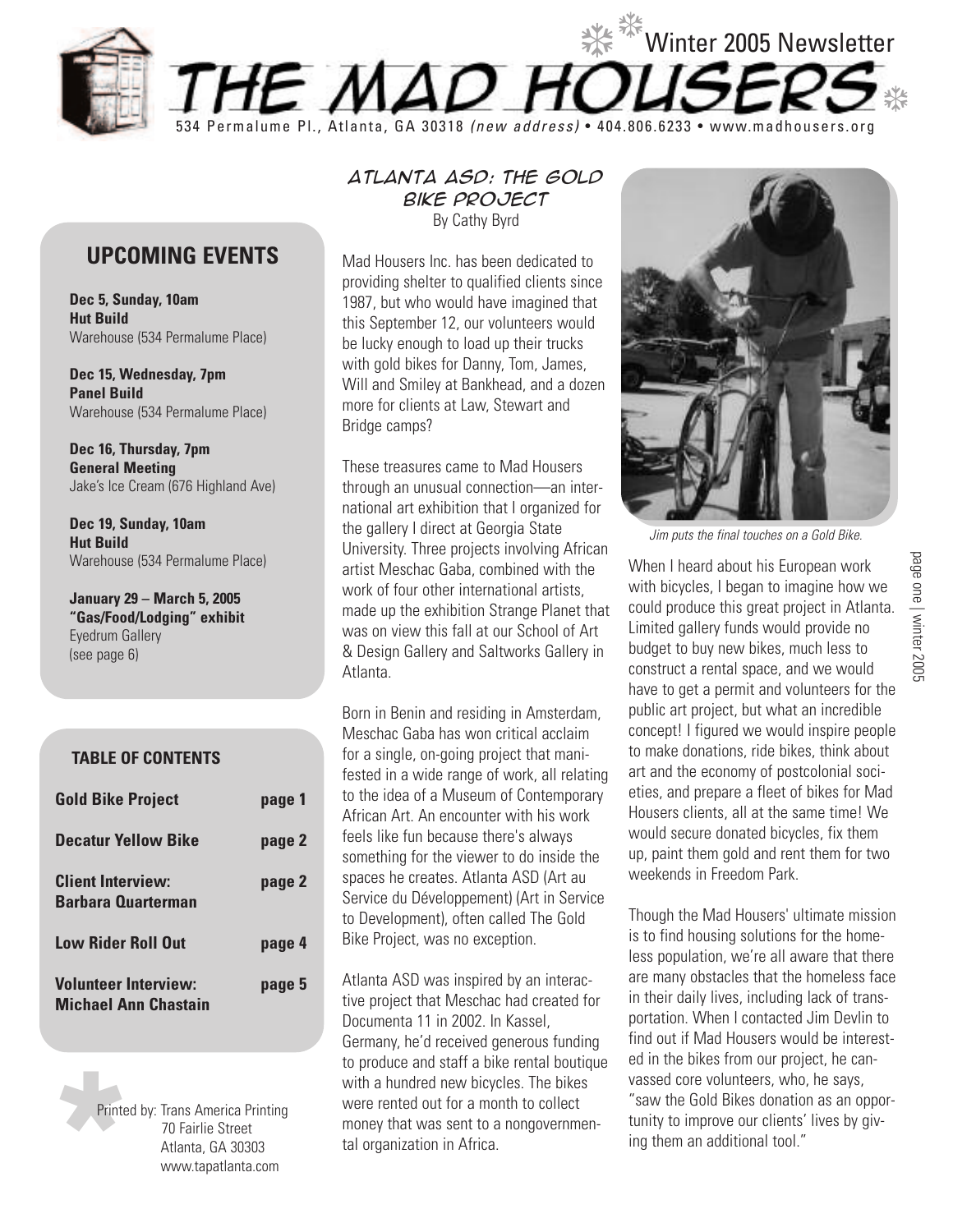So we took off with our project. Vanessa Grubbs, an intrepid summer intern, coordinated the entire process. Through networking, we made contact with key community resources. Georgia Tech housing officials who each spring collect and donate all the abandoned or stolen bikes on campus donated most of our fleet of bikes. Decatur Yellow Bikes became the site of our bicycle rejuvenation workshop and the source of technical expertise and training for our repair crew. Eddie Granderson and Ken Gillette at the Atlanta Bureau of Cultural Affairs facilitated our park permits. Mad Housers Jim Devlin and Lewis Ingram joined other community volunteers to help us rehab the bikes.

Vanessa found the project challenging, but rewarding: "Atlanta ASD was a wonderful project to be involved in because of the impact that it had on the community. Working with volunteers from Mad Housers, Georgia State University, Yellow Bikes and the Atlanta Bicycle Campaign gave greater meaning and impact to the project by connecting groups that would normally not work together. By collaborating, these groups were able to increase public awareness about both our project and their organizations."

By late August, we were ready! We had Meschac Gaba's ASD logo and a pile of stickers, terrific advance PR in local newspapers and on the radio, a respectable fleet of 25 bikes ready to ride and a truck to tow them in, plenty of new bike helmets and five days-worth of volunteers to man our kiosk in the park. Unfortunately, the anticipated two weekends full of energetic and interested Atlantans riding gold bikes in Freedom Park never materialized. Low participation meant we didn't raise enough funds to even pay for the rental truck. But the experience had unexpectedly great rewards—the new relationships we developed with our community and the excitement of Mad Housers clients when our volunteers drove up with wheels… and new possibilities.

*About Decatur Yellow Bikes*



Decatur Yellow Bikes, Inc., (DYB) was launched on July 4, 2001, when volunteers rode 50 donated yellow bikes in Decatur's Independence Day parade. Ken Rosskopf, who works and lives in Decatur, started the nonprofit project that has since been responsible for the rehab of over 500 bicycles.

The philosophy of DYB is to facilitate the use of bicycles as a healthy and practical alternative to using a large, polluting vehicle for short trips. Initially, DYB set up bike kiosks around Decatur where people could borrow and return bikes. Its present day operation focuses on reconditioning adult

bikes and making them available for adoption. Most of the bicycles come from garages, attics and basements of individuals. Some are donated by bike shops, police departments, and nonprofit groups. Volunteers say Bike South and REI are especially strong supporters.

During a typical session, two to four volunteers work to prepare bicycles for adoption out of a small warehouse behind 130 New Street in Decatur. DYB's biggest customers are students from Georgia Tech and Emory University, but anyone with an interest and \$25 can adopt a bike. They're open for business Thursday evenings from 7 until 9 and Saturday mornings from 10 until noon.

Mark Gray, DYB's current president, says that donated bikes and new volunteers are always welcome. To find out more about Decatur Yellow Bikes, check out www.dybikes.org or write to info@dybikes.org.



#### *Client Interview: Barbara Quarterman* By Salma Abdulrahman and Michael Ann Chastain

**How long have you lived in Atlanta?** All my life. I was born here and I grew up here.

#### **What was your family like? Do you keep in touch with them?**

I keep in touch with them sometimes. My dad is dead. But I keep up with my mom. I have two sisters. They both live in Atlanta.

## **How much school did you get through when you were growing up?**

I went through tenth grade. I went to Washington High, here in Atlanta.

#### **And what was the first job you had?**

My first job I had, I was working at Burger King. It was all right, I liked it. I started going to school for nursing, then I stopped going, then I started doing other jobs, working at hotels, stuff like that.

#### **So you wanted to be a nurse?**

Yes, I wanted to be one. But then I became homeless, so I couldn't pay the tuition. I had to stop. The work was hard since I didn't have a place to stay. I got through about three months.

#### **Do you work now?**

No I do not.

#### **How did you become homeless?**

I really don't have to be homeless, but I'm just out here, you know. I have family, I could go home, but I choose not to, because I like to be on my own and independent.

#### **When did you start living on your own?**

When I was fifteen. And later I had gotten married, but then my husband passed, and then I was really on my own. He took care of me all that time. He's been dead about six years.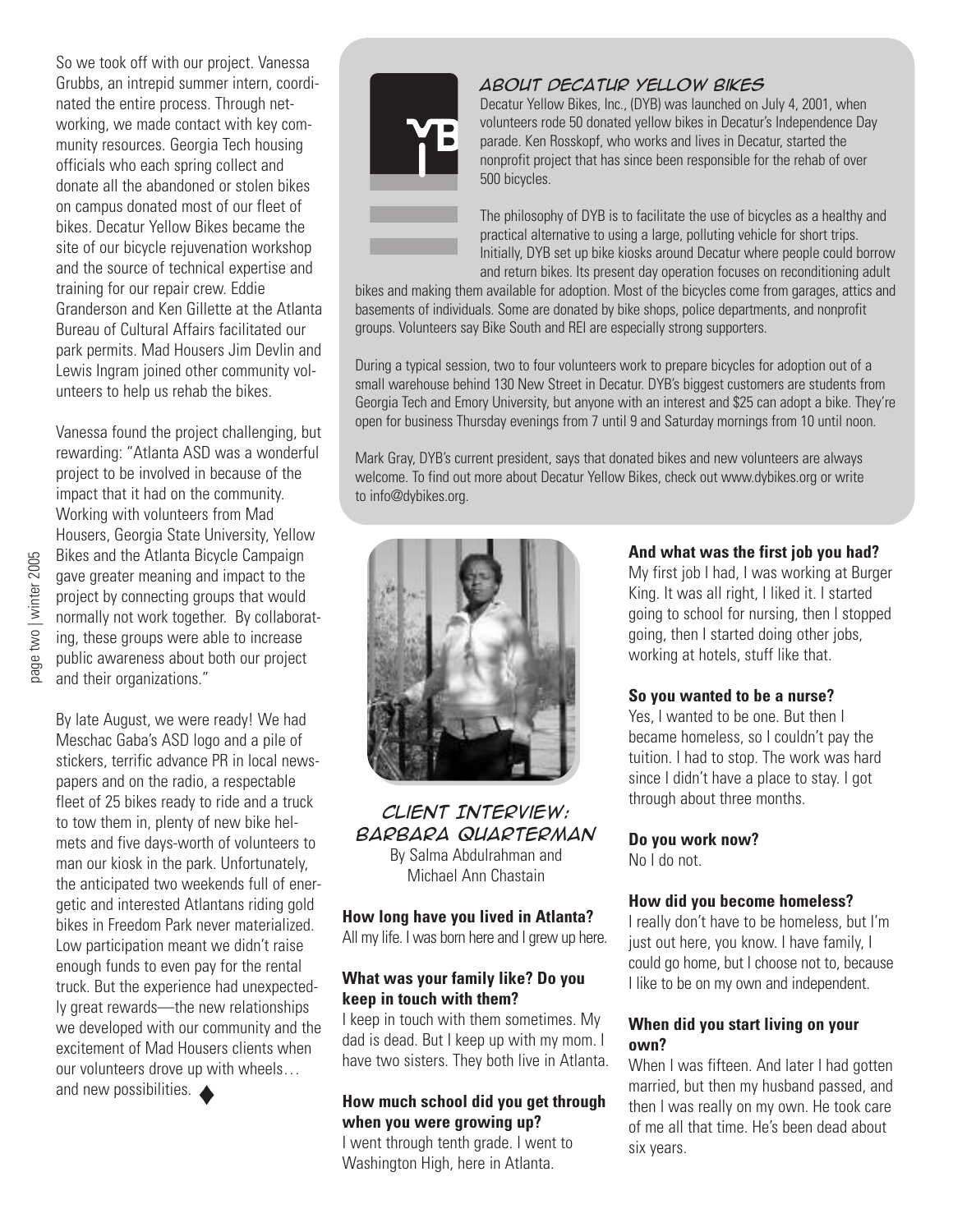## **How old are you now, if you don't mind me asking?**

(laughs) I'm 37.

## **How did you find this place under the bridge?**

I used to have a sofa here. Then Nick had come and built a hut for a friend of mine. So when he built that hut I told him, I said, "I want a hut."

## **So before that hut you were sleeping on a sofa?**

Yes.

## **Where did you keep your things?**

I kept them in baskets and stuff like that.

## **And if you had to go somewhere?**

You had to take it with you if you don't want nobody to take it. I had a backpack.

#### **Did you feel safe staying under the bridge?**

I felt safe because they ain't gonna let nothing happen to me.

#### **You mean you had friends down there to watch out for you?** Yes.

## **How did you build that trust with your fellow campmates?**

It took time to build confidence with people, you know you gotta get through to a person to do that. It was hard in the beginning.



# **This year, do your holiday shopping at**

**wellspent.org. This shopping website donates a portion of your purchase amount to a charitable group.**

**Just select "Mad Housers" as your charity before you start shopping.** ❆

## **When the Mad Housers came and built that Low Rider hut for you, how did it improve your situation?**

It made it more better because I had a place to put my stuff and I had a place where I could lay my head and where I could feel more secure.

## **Under the bridge, do you have to worry about bad weather or rain?**

Nope, I don't have to worry about rain because we're inside. See when there's a storm, when it rains, you can always get underneath the bridge where the rain won't hit you. That's a good thing. But it still ain't safe, you know what I'm saying, because the police they mess with us and stuff, and they be wantin to lock us up and stuff.

## **What is the cops' complaint?**

They complain that we're on railroad property. But the people in my camp keep pretty quiet, we don't cause trouble.

## **Is your number one worry your safety?**

Yes, it is. Your safety is your number one worry. You gotta watch your back and make sure everything's alright because you don't never know what a person is thinking. The hut gives you security, but still, you have to watch out for yourself.

#### **As a woman, is there anything that makes being homeless very different than for a man?**

No, it's still the same thing, because more men is homeless than women, but it ain't no different, it's the same kind of life.

#### **Do you have any medical conditions that are difficult to live with being homeless?**

No there's not, I'm very healthy.

## **How long have you lived in this camp?**

I've lived here a year and four months. I've been in the Mad Houser's shelter since July, about 5 months.

## **What do you do every day?**

I go to a day shelter. You go there and just sit around and relax, or you take a class. I

feel a little safer there. You have to leave at 4 o'clock in the evening. And it opens at 8 o'clock. Some days I just sit around here.

## **Do you like your new Gold Bike?**

Yes, I love it. It's gonna make transportation easier. I used to walk to the shelter, but now I'll ride the bike there.

# ( ) **The hut gives you security, but still, you have to watch out for yourself.**

## **Do you have plans for the future?**

I plan on getting off the street, I plan on getting me a job, and trying to make something out of myself.

## **What kind of help would you need to get off the street?**

Really what kind of help I would need is help leaving drugs alone.

#### **And what kind of job would you look for?**

I would like to become a nurse.

#### **What is one thing you would like to tell people about homelessness?**

I advise that anybody that can be something should become something so you won't have to become homeless. I advise you to get all the education you can get, because it gets hard… you don't want to be out here. And if you got a family, try to keep in touch with them, try to get along with them. Because being homeless ain't real nice, because when you're homeless you don't never know what's going to happen to you. You might think you won't have no worries, but you got a lot of worries, because you have to watch your back at all times. ♦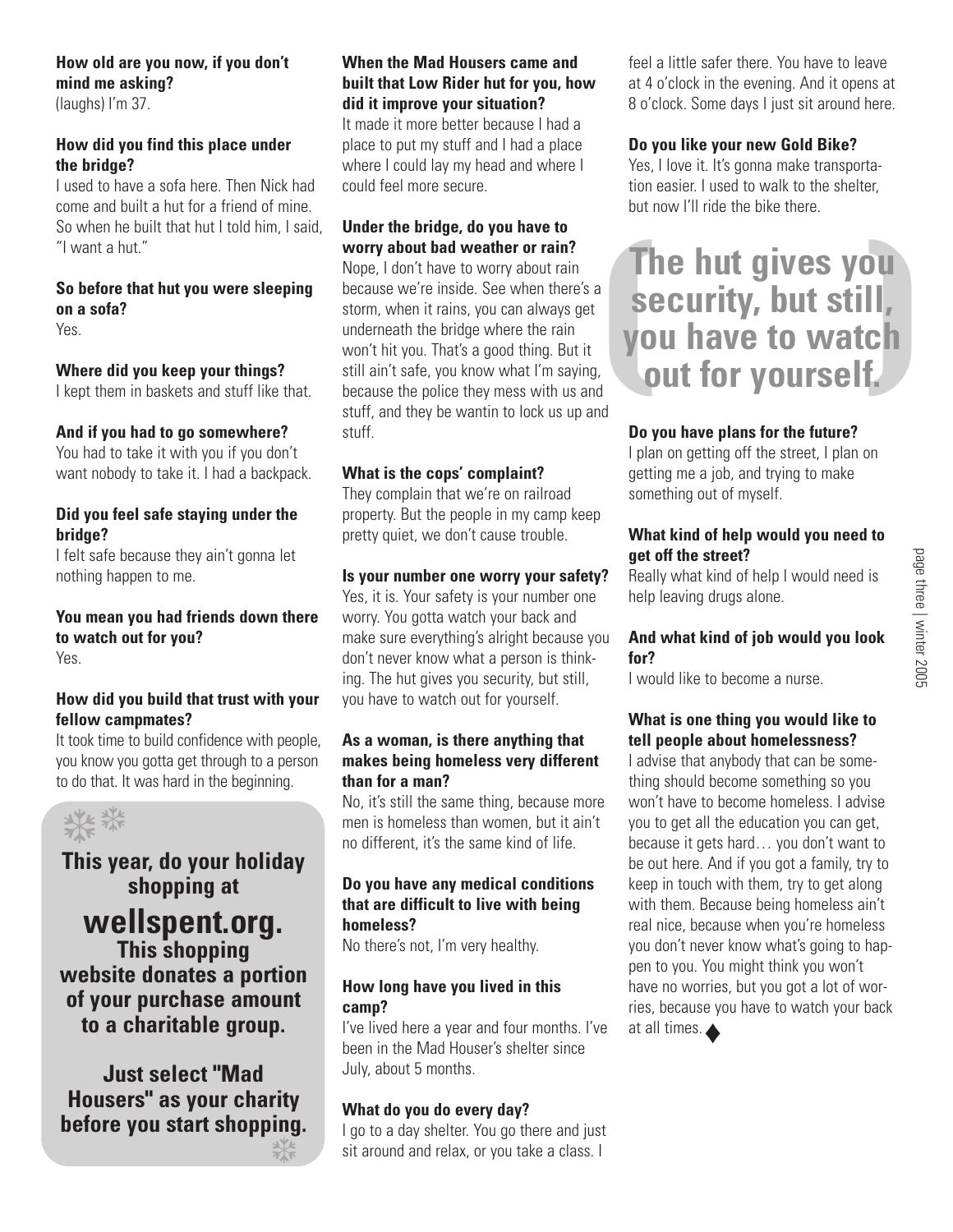# *Mad Housers Roll Out the Low Riders*

By Jim Devlin

Over the years, Mad Housers' huts have provided for the basic housing needs of the homeless population. Although popular with our clients, they do have a serious drawback: the shelters stand ten feet tall from the floor to the roof's peak, making them difficult to conceal.

In the past, the huts were easily hidden in the urban forests of Atlanta's neglected industrial zones. However, as Atlanta gentrifies, those industrial zones have become prime targets for new development, reducing the potential sites where the Mad Housers can erect huts.

Unfortunately, there has not been a similar decline in the city's homeless population. This has resulted in an increasing number of clients who need shelter, but are unable to find sites that can support the current hut design.

At this point the Mad Housers had two options. The first option was to continue building the hut shelters for a shrinking number of clients, ignoring a significant portion of the homeless population. The other option was to diversify our operations by developing a second shelter design that more closely met the needs of a growing list of clients. Since the Mad Housers believe in finding solutions, not excuses, we began planning a new shelter design.



from the drawing board...

Our goal was to create a shelter that could be placed almost anywhere, and would provide the basic criteria of a shelter: privacy, security and protection from the elements. In addition, the shelter needed to be affordable and easy to assemble. We concluded that a lowlying structure would be the most discreet

approach. The solution was the new 'lowrider' shelter design, which consists of three parts: a sleeping unit, a storage unit and a porch.

The sleeping unit's floor plan dimensions are that of a single 48"x 96" (4 foot by 8 foot) sheet of plywood. The front wall is 48" high and the back wall is 40" high, creating a simple sloped roof. These dimensions provide enough space inside for sitting and sleeping, but not standing.

Since the sleeping unit is too small for a wood-burning stove, we insulate all of the exterior surfaces. The combination of insulation and the occupant's body heat provides sufficient warmth during the winter season. The floor and roof are constructed with 1 / 2" rigid insulation sandwiched between 5/8" and 3/8" plywood. The walls consist of 1 / 2" rigid insulation sandwiched between two sheets of 3/8" plywood. Wood 2x4 framing supports the floor and walls.

Asphalt roll roofing is applied over the roof to assuring a water-resistant interior. Discarded solid core doors are cut in half to create two smaller doors: one for the sleeping unit and another for the storage unit. Directly above the door we install a transom. The transom is screened in the summer for improved ventilation and replaced with Plexiglas during the winter.

Due to the sleeping unit's limited space, a separate lockable storage unit is provided. The storage unit's construction is similar to the sleeping unit except that the floor



... to a campsite

plan is 48"x 48" and the storage units are built from single layers of plywood with no insulation.

The third component is the porch, which is a 48"x 96"platform. The porch sits at the front of the sleeping unit providing a clean surface at the entry and an outdoor seating area. All three of the components sit on cinder blocks that raise them above any rainwater ponding. The arrangement of the three components varies depending on site conditions.

Constructing a low-rider has the same two steps as constructing a hut. First, the modular panels are assembled in the Mad Housers' warehouse. The panels are then transported to the site and assembled in the field.

The time required to fabricate the lowrider panels initially took about 6 hours. However, after some practice we have reduced that to 4 hours. The low-rider can be assembled in about 2 hours out in the field, which is an hour or two less than the time required to erect a hut.

As of Summer 2004, the Mad Housers have produced fifteen low-rider shelters. The first of these new shelters was deployed in the Spring of 2003. With over a year of experience under our belt, we can now look back and judge the results.

The low-rider shelters have certainly increased the number of people we can serve and our clients are happy with the design. One unforeseen advantage we found with the low-riders is that since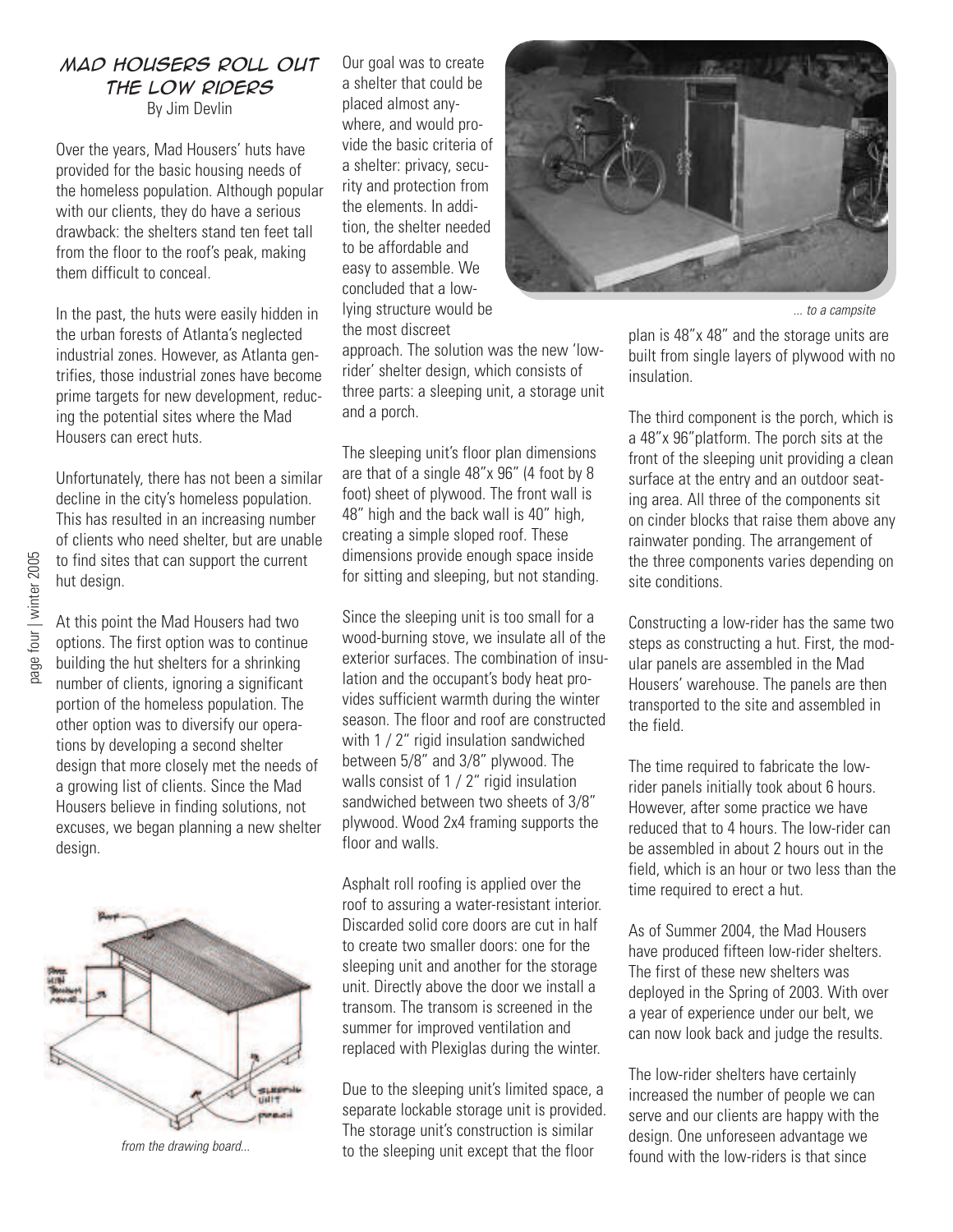none of the lumber is supporting any significant structural load we can use mostly salvaged lumber to build the structure, which is both environmentally friendly and practically free. As a result, the cost of raw materials for a low rider has dropped from \$450 to about \$300 per unit, which is very important considering recent increases in lumber costs.

There were a few bugs in our initial design that we have since corrected. First, the original door design was made from a piece of rigid insulation sandwiched between two pieces of plywood. Besides being difficult to fabricate, the door was easily damaged by vandals. We now use salvaged solid core doors that provide greater security and are easier to install.

Also, the first few huts were built with 2x2 framing in an attempt to minimize the weight of the panels. Unfortunately, those panels lacked sufficient rigidity and were often damaged in transport. Therefore, we now build the panels with 2x4 framing, which is both sturdier and much more widely available.

The ultimate test for the low-rider design came when the first clients took occupancy. One of the early clients found that the air inside the shelter became stuffy in the summer, even with the door open. Adding the transom above the door with ventilation holes in the opposite wall provided cross ventilation. We also built small shelves inside both the sleeping unit and the storage unit to help the clients organize their belongings.

The low-rider shelter design continues to evolve as we receive additional input from our clients. Even with these improvements, the Mad Housers realize that neither the low-rider nor the full-size hut is an ideal housing solution. But until that ideal solution is found, we will continue to provide the basics in shelter to the homeless population.



*Volunteer Interview: Michael Ann Chastain* By Salma Abdulrahman

#### **How did you first hear about the Mad Housers?**

Jim Devlin of course! I met him at a Kind Human Benefit for the homeless. I hadn't heard of anything like Mad Housers before, and I was curious.

## **What was your first volunteering opportunity?**

I joined the email group and I watched it

for nearly five months. Finally, I came to a meeting at Jake's Ice Cream, then a Wednesday night panel build, and the Sunday hut build.

## **What did you think of that experience?**

Honestly, I felt a bit awkward at first because I didn't have much knowledge of the hut's construction, and I don't think I had swung a hammer more than three times in my life! But, I felt welcomed; they pointed to a hammer and had diagrams on the wall. I was surprised at how much I enjoyed it. It had been a while since I had built something with my hands.

The hut build, where the panels are assembled on site, was great because I actually met the client. And there were quite a few new volunteers there, so I wasn't the only one who was green. In a matter of hours, the client had a roof over his head. I was impressed.

## **What do your friends and family think about you volunteering with the Mad Housers?**

Well, they think it's great. Both my family and friends support what I do, and they respect the Mad Housers and what they stand for.

## **What made you want to join the Mad Housers?**

I respected what the Mad Housers were doing and how they were getting it done. Also, I liked the things they had to say - I read on the website that the Mad Housers believe that if a person has a secure space from which to operate, they are much more



Additional Comments:

As the weather gets colder, our work of building warm, secure shelters for the homeless is more important than ever. But the Mad Housers needs your help! Please donate generously this holiday season.

\_\_\_\_\_\_\_\_\_\_\_\_\_\_\_\_\_\_\_\_\_\_\_\_\_\_\_\_\_\_\_\_\_\_\_\_\_\_\_\_\_\_\_\_\_\_\_\_\_\_\_\_\_\_\_

\_\_\_\_\_\_\_\_\_\_\_\_\_\_\_\_\_\_\_\_\_\_\_\_\_\_\_\_\_\_\_\_\_\_\_\_\_\_\_\_\_\_\_\_\_\_\_\_\_\_\_\_\_\_\_

\_\_\_\_\_\_\_\_\_\_\_\_\_\_\_\_\_\_\_\_\_\_\_\_\_\_\_\_\_\_\_\_\_\_\_\_\_\_\_\_\_\_\_\_\_\_\_\_\_\_\_\_\_\_\_

\_\_\_\_\_\_\_\_\_\_\_\_\_\_\_\_\_\_\_\_\_\_\_\_\_\_\_\_\_\_\_\_\_\_\_\_\_\_\_\_\_\_\_\_\_\_\_\_\_\_\_\_\_\_\_